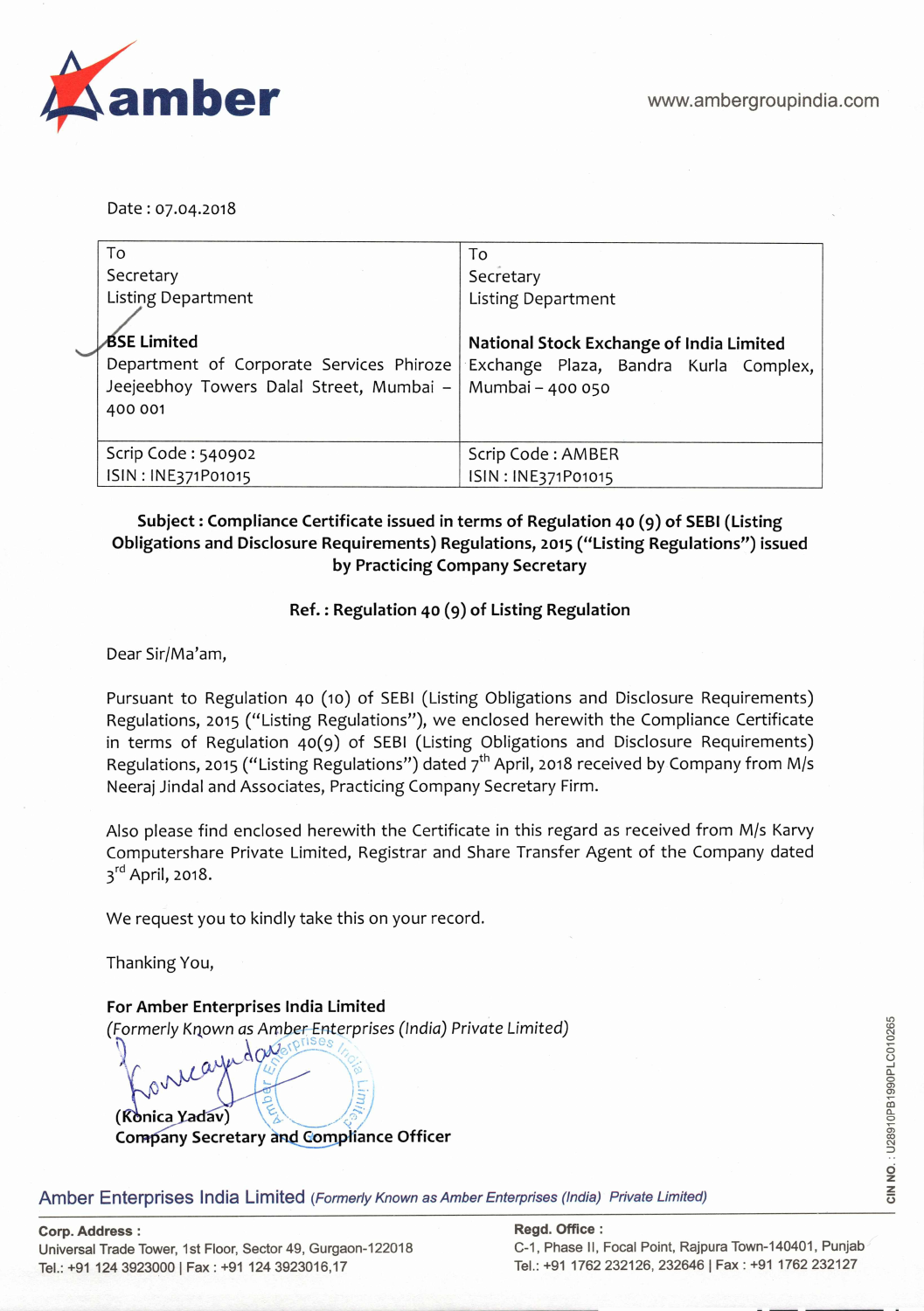# NEERAJ JINDAL & ASSOCIATES.

**COMPANY SECRETARIES** #776, SECOND FLOOR SECTOR  $43 - A$ . CHANDIGARH, 160035. 9855030581, 0172-4024438. E-Mail: neeraj@njassociates.in

> Certificate under Regulation 40(9) of SEBI (Listing Obligations and Disclosure Requirements) Regulations, 2015

### For the period from 30.01.2018 to 31.03.2018

We have examined all share transfer deeds, Memorandum of Transfers, Registers, files and other Documents relating to M/s AMBER ENTERPRISES INDIA LIMITED, maintained by M/s Karvy Computershare Private Limited, pertaining to transfer of the equity shares of the company for the purpose of issuing a certificate as per the Regulation 40(9) of SEBI (Listing Obligations And Disclosure Requirements) Regulations, 2015 and we hereby certify that during the period from 30.01.2018 to 31.03.2018, the Company has issued all certificates within the period stipulated in the SEBI (Listing Obligations And Disclosure Requirements) Regulations, 2015 from the date of lodgment for transfers, sub division, consolidation, renewal or exchange of certificates, etc.

Date: 07.04.2018 Place: Chandigarh

For Neeraj Jindal & Associates Companies Secretaries

> (Neeraj Jindal) C.P.No 9056

Chandigar

1 of 1(CERTQ4-17-18)